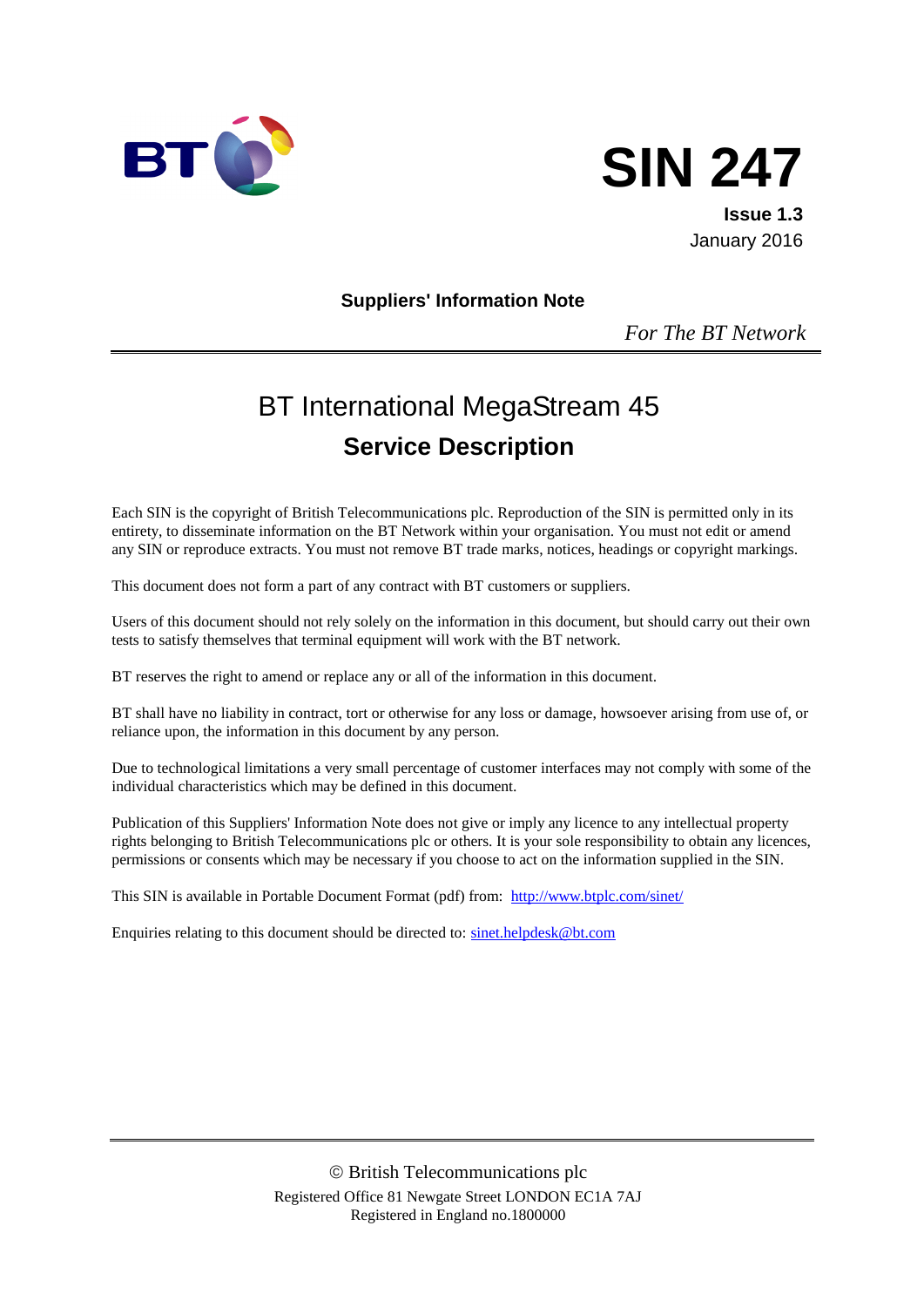## **CONTENTS**

| $\mathbf{1}$            |  |
|-------------------------|--|
| $\overline{2}$          |  |
| 3                       |  |
| $\overline{\mathbf{4}}$ |  |
| 4.1                     |  |
| 4.2                     |  |
| 4.3                     |  |
| 4.4                     |  |
| 4.5                     |  |
| 5                       |  |
| 6                       |  |
| 7                       |  |
| 8                       |  |
|                         |  |
| 9                       |  |
| 10                      |  |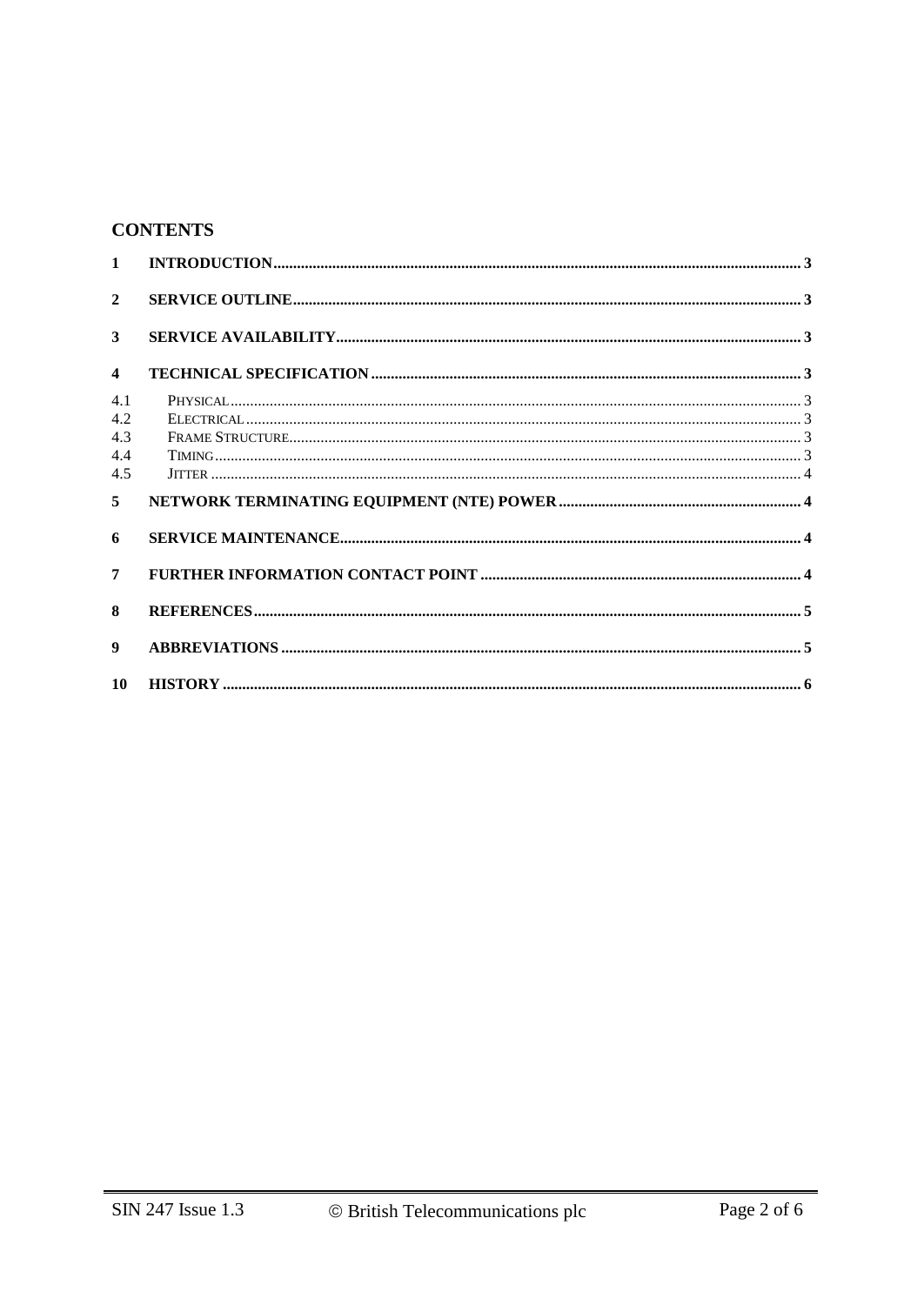## **1 Introduction**

This Suppliers' Information Note (SIN) describes the BT International MegaStream 45 Service and provides technical information for terminal equipment (TE) manufacturers and suppliers.

#### **2 Service Outline**

The BT International MegaStream 45 Service provides an international high capacity digital service operating at 44.736Mbit/s. The Service is presented to the customer via an ITU-T Recommendation  $G.703$ <sup>[1]</sup> interface using the Bipolar with Three-Zero Substitution (B3ZS) line code.

#### **3 Service Availability**

This service is available where network capacity exists and correspondent agreement exists with other international PTOs.

For service availability to other countries please contact the International Bandwidth Team as given in section 7.

#### **4 Technical Specification**

#### **4.1 Physical**

Physically, the presentation of the G.703 interface is via a pair of BNC unbalanced 75 Ohm sockets, one for each direction of transmission. The sockets conform to BS9210; N0001; Part2; Issue2, October 1982; Figure 3<sup>[2]</sup>.

The digital distribution frame (DDF) mentioned in clause 5 of G.703 is not included in the network terminating equipment (NTE). The DDF allowance of 0.6dB can be taken by the customers' equipment and cabling, however, BT would advise that this allowance is reserved for losses in the connectors.

#### **4.2 Electrical**

Electrically, the presentation conforms to clause 5 of G.703. The line code is B3ZS as defined in G.703 Annex A.

#### **4.3 Frame Structure**

The service is structured and therefore data will need to be structured in accordance with ITU-T Recommendation G.752<sup>[3]</sup>.

#### **4.4 Timing**

The service will support customers transmit signal timing within the limits of 44 736 kbit/s  $\pm$  20 ppm which is in accordance with subclause 5.2 of G.703.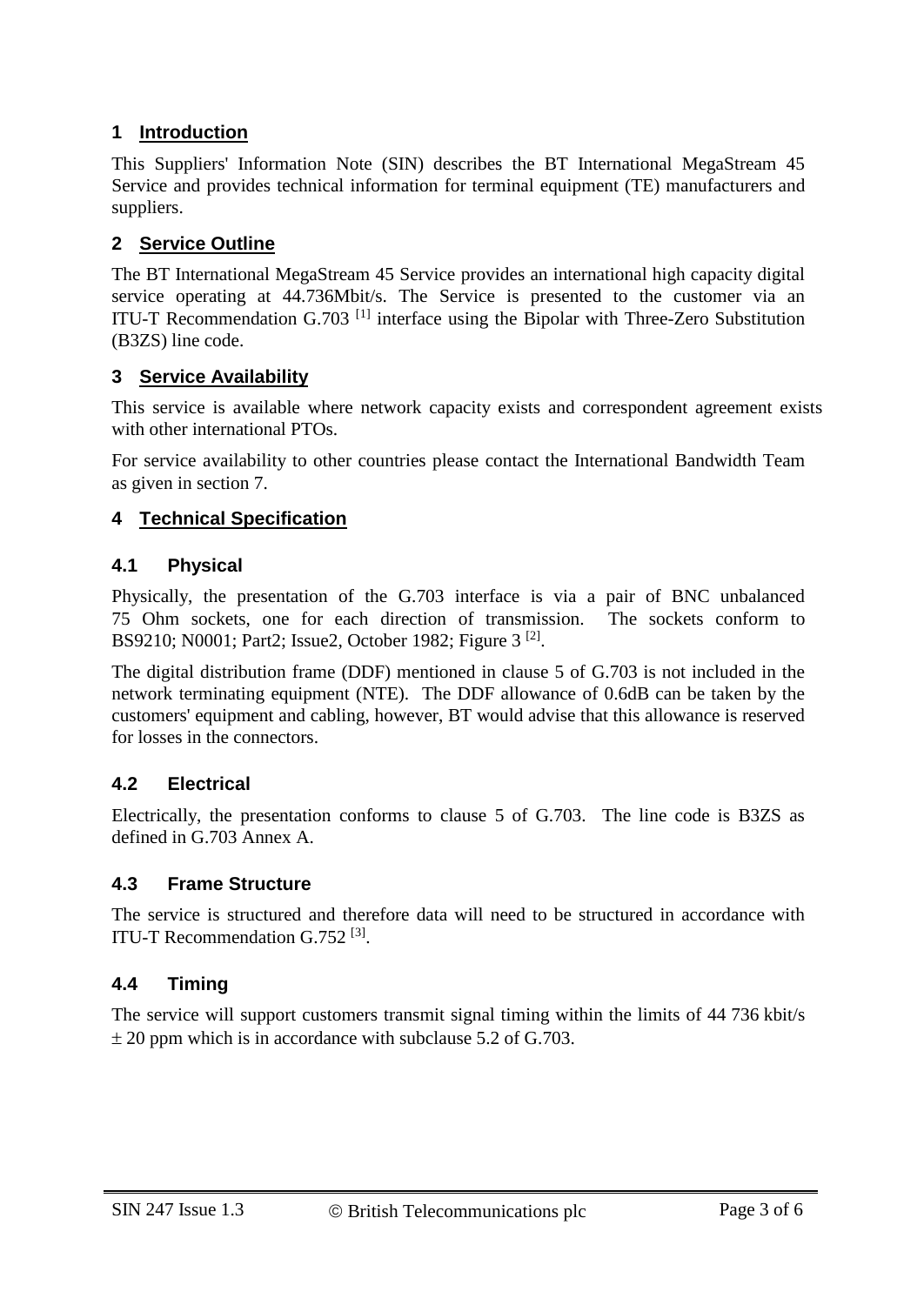#### **4.5 Jitter**

The jitter requirements for this service are as specified in clause  $1.3.5$  of  $G.752$  <sup>[3]</sup>.

#### **5 Network Terminating Equipment (NTE) Power**

The NTE requires a -50Volt power feed and consumes between 350 and 600 Watts of power, dependant on the customer option. This -50Volt supply can be supplied by BT, or a customer provided power supply can be used (see note). A customer supplied mains power source will be required close to the installation to operate the BT -50V power supply.

Where the NTE is powered by a customer provided -50Volts, the NTE will be supplied with a connection lead which will be presented as wires only. As power supplies can vary slightly in output voltage and characteristics, the NTE will function with customer provided power supplies which are in accordance with the British Telecom Network Requirement, (BTNR) 2511<sup>[4]</sup>.

*Note - Customer provided power supplies for connection to this service shall conform with relevant safety standards.* 

#### **6 Service Maintenance**

There are no mandatory maintenance facilities associated with this service.

#### **7 Further Information Contact Point**

For "sales and marketing" information about this service please telephone the International Bandwidth Team on 01277 326788 / 01977 596622.

Alternatively please contact either:

- Your Company's BT account manager.
- For personal customers, BT sales on 0800 800150 for product and service information, sales, and rental enquiries.
- For business customers, BT sales on 0800 800152 for product and service information, sales, and rental enquiries.

Enquiries relating to this document should be directed to the SIN helpline which is given on the title page.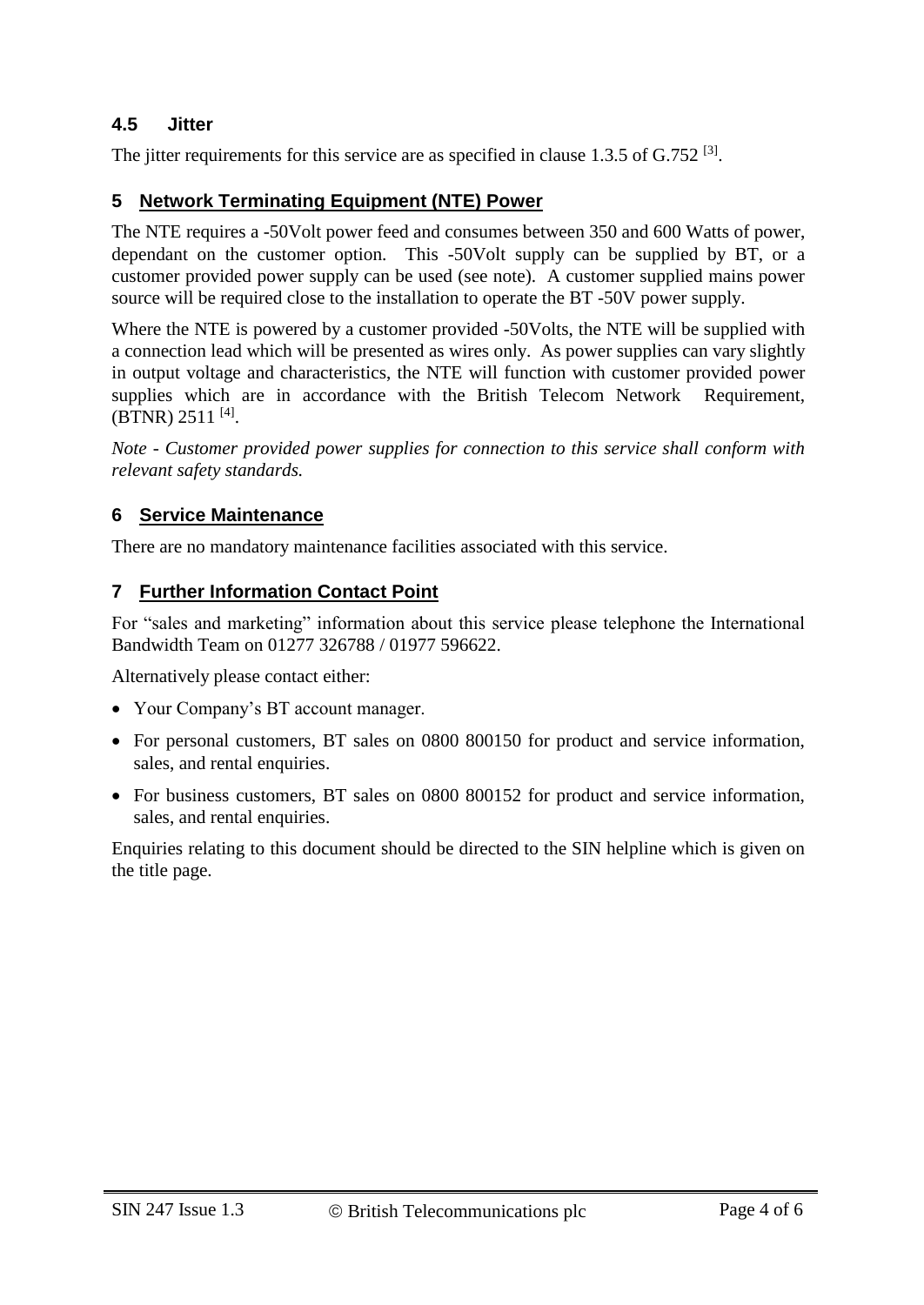## **8 References**

| $\lceil 1 \rceil$ | G.703                           | Physical/Electrical characteristics of hierarchical digital<br>interfaces.                                                             | 1991                |
|-------------------|---------------------------------|----------------------------------------------------------------------------------------------------------------------------------------|---------------------|
| [2]               | <b>BS9210:</b><br>N0001: Part2: | Control drawings. Mating face details and gauge information.                                                                           | $I$ ssue 2:<br>1982 |
| [3]               | G.752                           | Charateristics of digital multiplex equipments based on a<br>second order bit rate of 6312 kbit/s and using positive<br>justification. | 1980                |
| [4]               | <b>BTNR 2511</b>                | Interface of telecomms equipment with a nominal 48v negative<br>de power supply.                                                       |                     |

For further information or copies of referenced sources, please see document sources at <http://www.btplc.com/sinet/>

## **9 Abbreviations**

| <b>BTNR</b>  | <b>British Telecom Network Requirement</b>                                     |
|--------------|--------------------------------------------------------------------------------|
| <b>B3ZS</b>  | Bipolar with three-zero substitution                                           |
| <b>CCITT</b> | Now known as ITU-T                                                             |
| <b>DDF</b>   | Digital distribution frame                                                     |
| <b>ITU-T</b> | International Telecommunications Union For Telecommunications (formerly CCITT) |
| <b>NTE</b>   | <b>Network Terminating Equipment</b>                                           |
| <b>PTO</b>   | <b>Public Telecommunications Operator</b>                                      |
| <b>SIN</b>   | Suppliers' Information Note                                                    |
| TE           | <b>Terminal Equipment</b>                                                      |